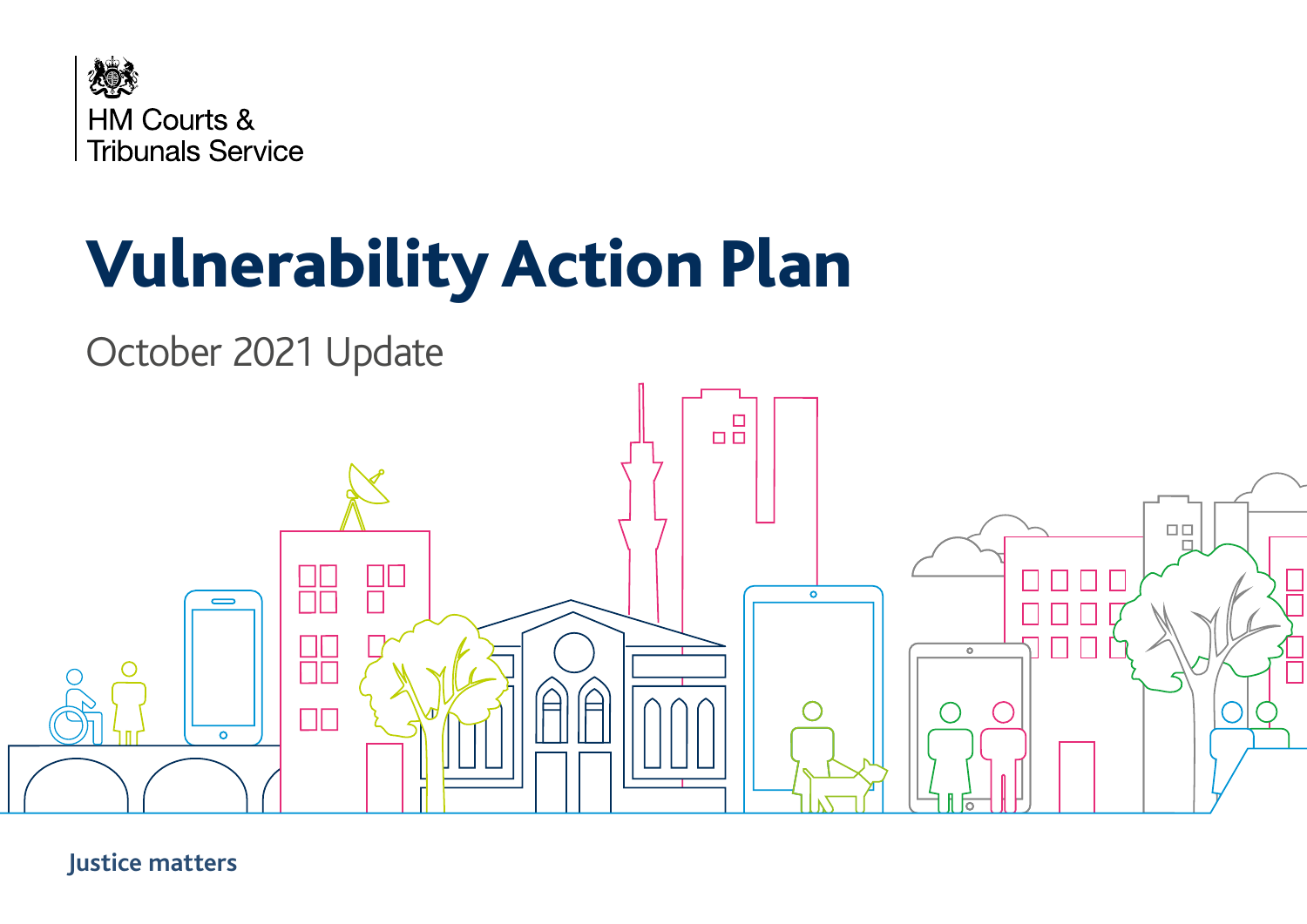# Background and our approach

We changed the way courts and tribunals work so they continued to run safely during COVID-19. During this time, it was important that vulnerable people could continue to access the justice system. For us, that meant ensuring court and tribunal users could take part and engage with our new ways of working without being disadvantaged or discriminated against.

We focussed on identifying and understanding any impacts for our vulnerable users as a priority and worked to clarify what we needed to do to support them. We put in place processes to understand the actual and potential impacts on our users and created the 'Vulnerability Action Plan' to coordinate work. We reviewed our approach and put in place help or alternative solutions where possible for our users.

In our HMCTS Recovery Plan we identified four main priority areas to help support vulnerable users during COVID-19:

- Vulnerable people have the **support** they need to access and participate in court and tribunal services
- Services are **accessible** for vulnerable users during COVID-19
- **Signposting** which meets the needs of vulnerable people
- Collate evidence and **identify COVID-19** impacts on court and tribunal users.

We used research with our vulnerable users and feedback from staff to add actions to our plan. We also talked with our Public User Engagement forums and other stakeholders to review and inform our plan.

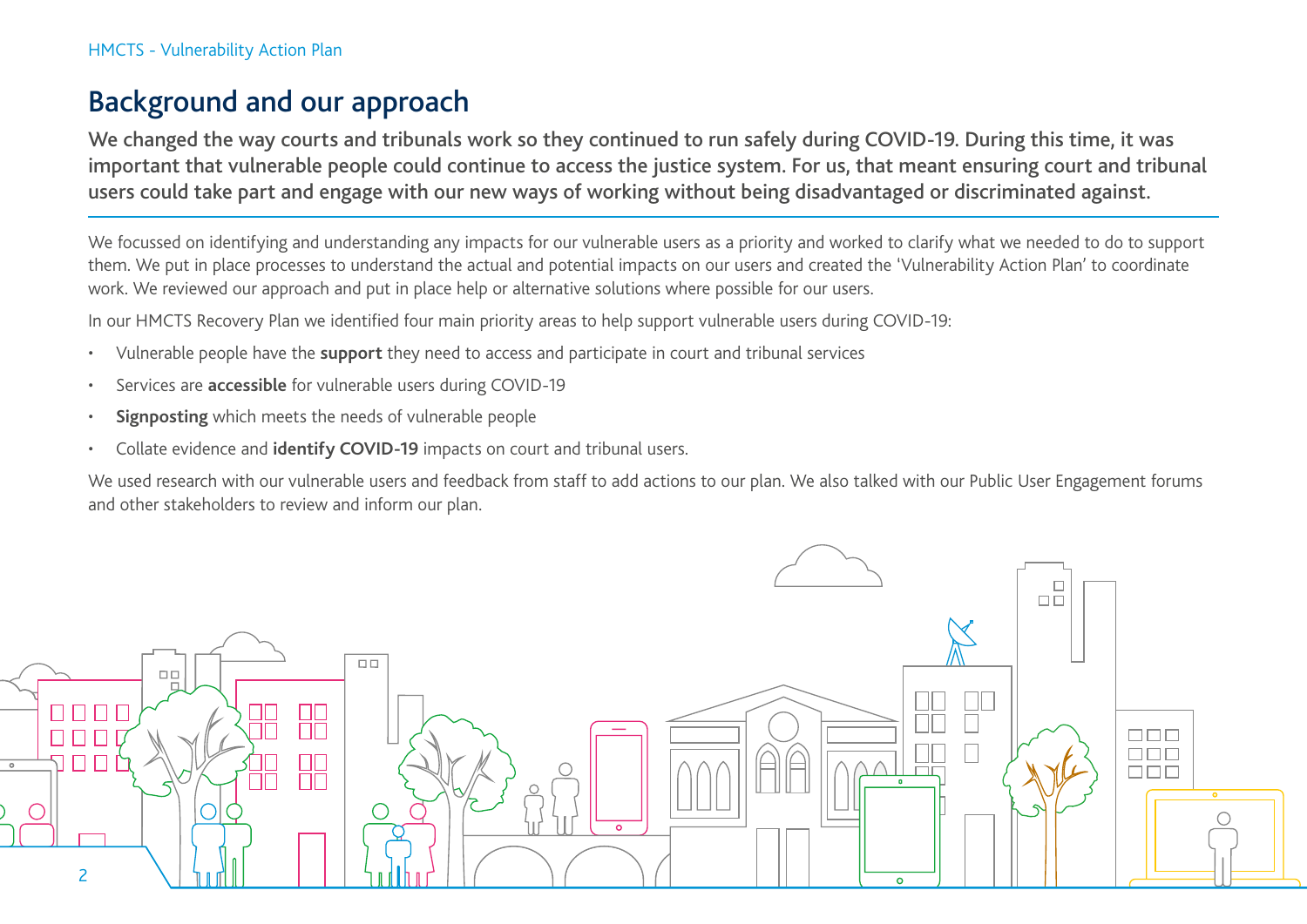What we've done so vulnerable people have the support they need to access and participate in court and tribunal services

## Cross jurisdictional

- Set up a remote hearings technical support line for professional and public users
- Introduced a new process for remote hearings so intermediaries, spoken and non-spoken interpreters can provide services to support users
- Designed and introduced a technical solution to protect vulnerable users in fully videoed hearings using Cloud Video Platform. This prevents users seeing each other while still being able to see the judge and legal professionals
- To help our staff to improve their knowledge and confidence in supporting remote hearings we produced guidance:
	- 1. to answer questions by phone from users, training call handlers to know about assistive technologies and how to support users to access remote hearings
	- 2. on how to set up a test clinic for users who have technical difficulties with Cloud Video Platform. This allows issues to be addressed in advance of hearings
- Updated and improved guidance on GOV.UK to prepare users and reassure them about coming to a court or tribunal or giving evidence during COVID-19

#### **Crime**

- Made it possible for vulnerable victims and witnesses to give pre-recorded evidence at all Crown Courts (section 28 roll out). Expanded the pilot of this special measure to a further four courts for a subset of intimidated victims and witnesses including cases involving sexual violence and modern-day slavery
- Ensured Liaison & Diversion, intermediaries, solicitors, interpreters and other supporters could be accommodated to support vulnerable defendants
- Worked with the court-based Witness Service to ensure witnesses were supported during COVID-19 by moving from in person meetings to a telephone service, where witnesses could still receive information on what to expect when they visited court. Communication was also increased on GOV.UK and social media channels explaining what COVID-19 safety provisions were in place for witnesses
- Trained enforcement teams to identify and respond to vulnerable user needs and send information about support available with enforcement letters

#### Civil, Family and Tribunals

- Improved information for victims of domestic abuse, including new leaflets on how to apply for an emergency non molestation or occupation order without the other party being aware, and providing details on what happens after a non-molestation or occupation application is submitted
- Created a new process for supporters to join remote hearings and published guidance on **GOVUK**
- Continued to facilitate a remote Digital Support pilot for people needing assistance to access online services who cannot access it face to face.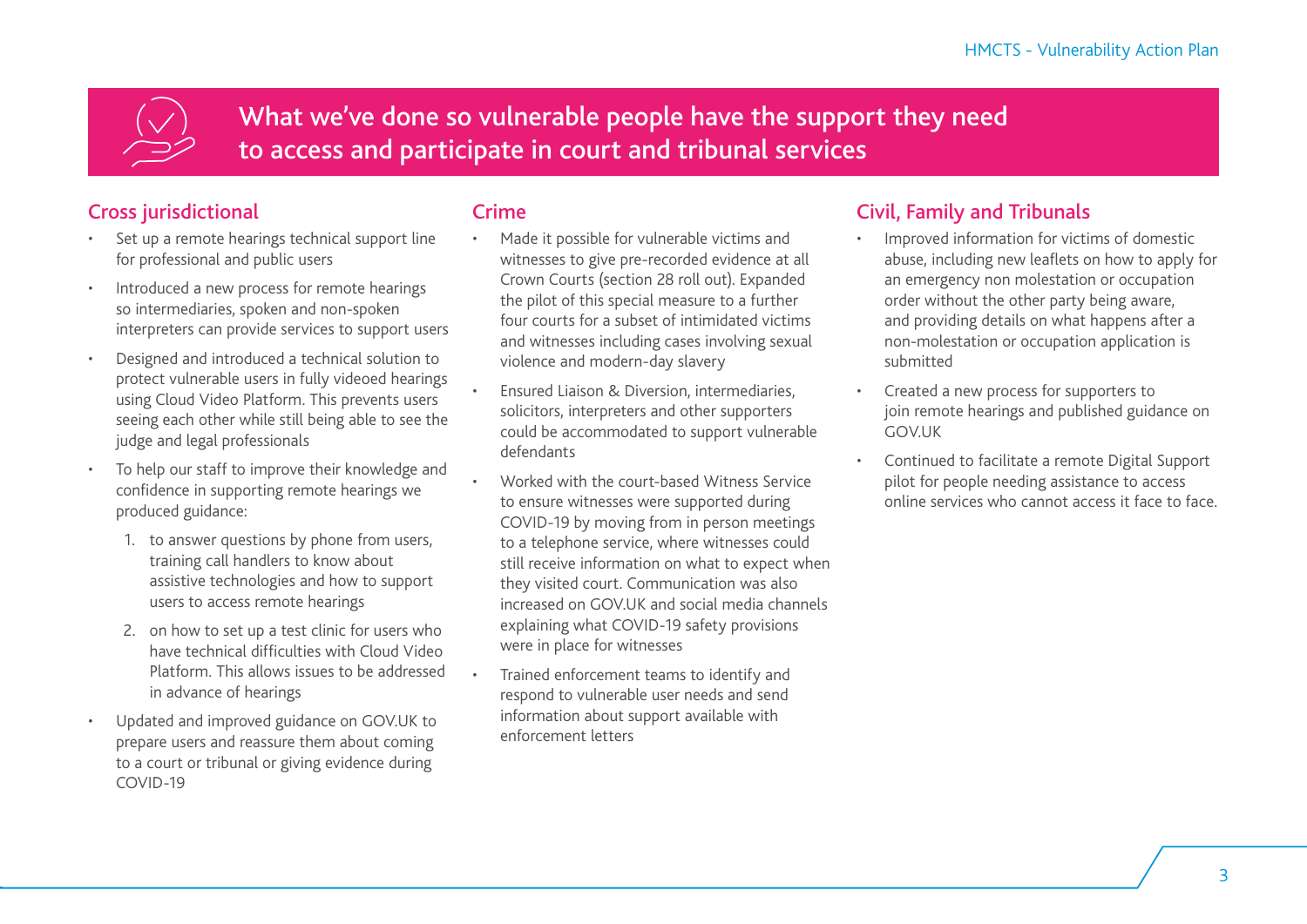

What we've done to ensure services are accessible for vulnerable users during COVID-19

## Cross jurisdictional

- Published a range of information and guidance on GOV.UK, including step by step user instructions on joining remote hearings directly, and how to get support
- To help our staff to improve their knowledge and confidence in supporting vulnerable users, we produced guidance:
	- 1. to help staff assess equality impacts of changes they are making in response to COVID-19
	- 2. on effective communication with people wearing face coverings to support users with disabilities who rely on lip reading or seeing someone's face clearly to communicate
	- 3. on the use of plexiglass and polycarbonate screens in our buildings, to specifically consider the needs of users with disabilities
	- 4. to support users with disabilities who join remote hearings
	- 5. on all aspects of Cloud Video Platform to support users joining remote hearings

#### **Crime**

- Created a remote link site booking process and agreed a cross Criminal Justice Service protocol and roles and responsibilities to support preparation for hearings
- COVID-19 safe operating process developed for remote link sites for vulnerable victims and witnesses to give pre-recorded evidence (section 28)
- Developed a process to safely resume jury trials during COVID-19, becoming one of the first global jurisdictions to do so
- Produced guidance to help staff support jurors with disabilities

#### Civil, Family and Tribunals

• Introduced a new form filling reasonable adjustment service to support Social Security and Child Support users with disabilities

#### Crime and Family

• Produced staff guidance on providing special measures during COVID-19 for criminal and family hearings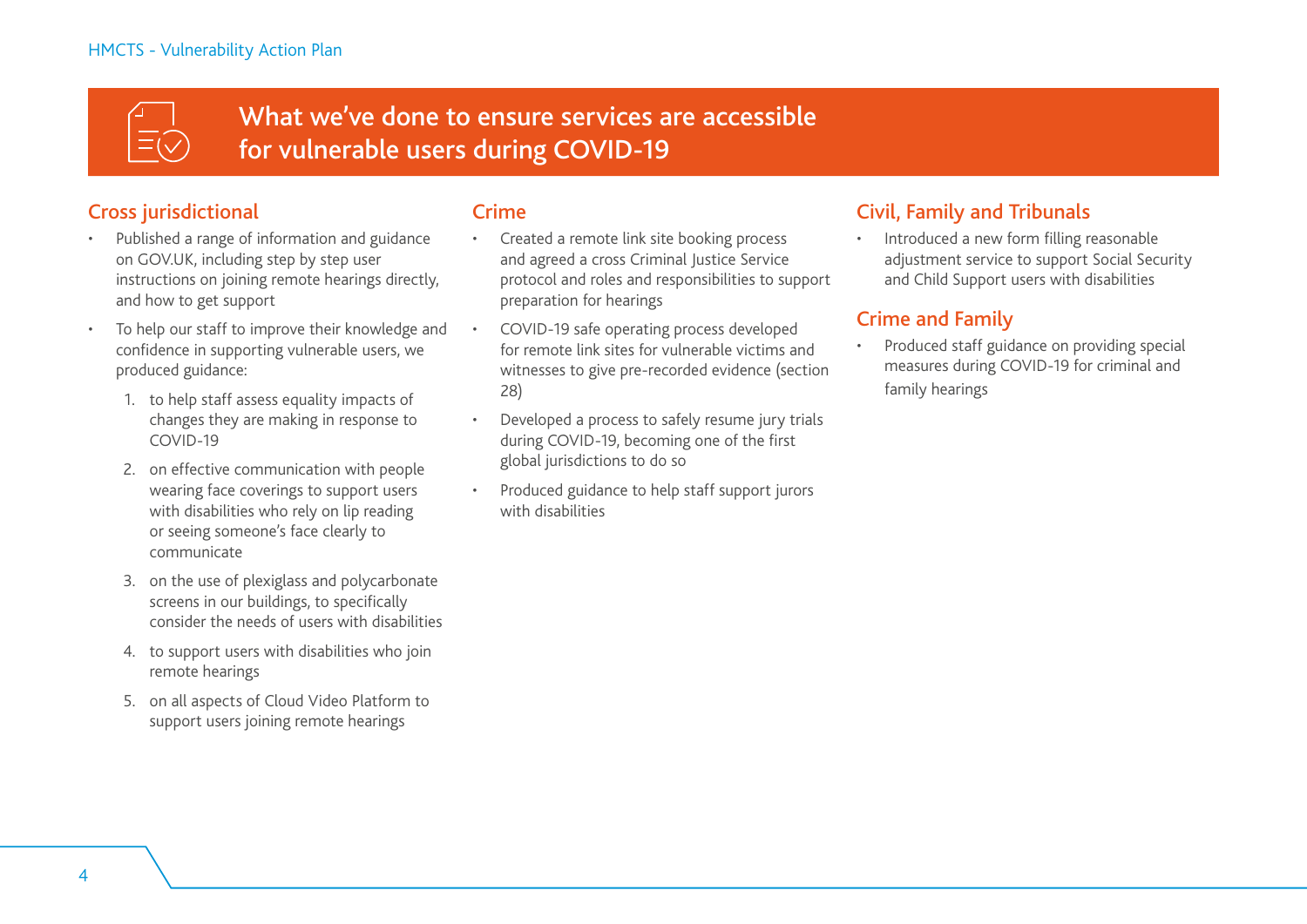What we've done to introduce signposting which meets the needs of vulnerable people

## Cross jurisdictional

- Through engaging with our Public User Engagement (PUE) groups and conducting research to understand user needs, we have reviewed support options and improved the way we signpost people to the support that will help them
- Produced staff guidance and training to ensure we meet the needs of users at risk of harm

## Civil, Family and Tribunals

- Enabled our contact centres to provide details of the 'Support Through Court' phoneline so our users can get additional support for civil and family cases
- Improved GOV.UK information for domestic abuse victims on getting an injunction and how to get help to apply online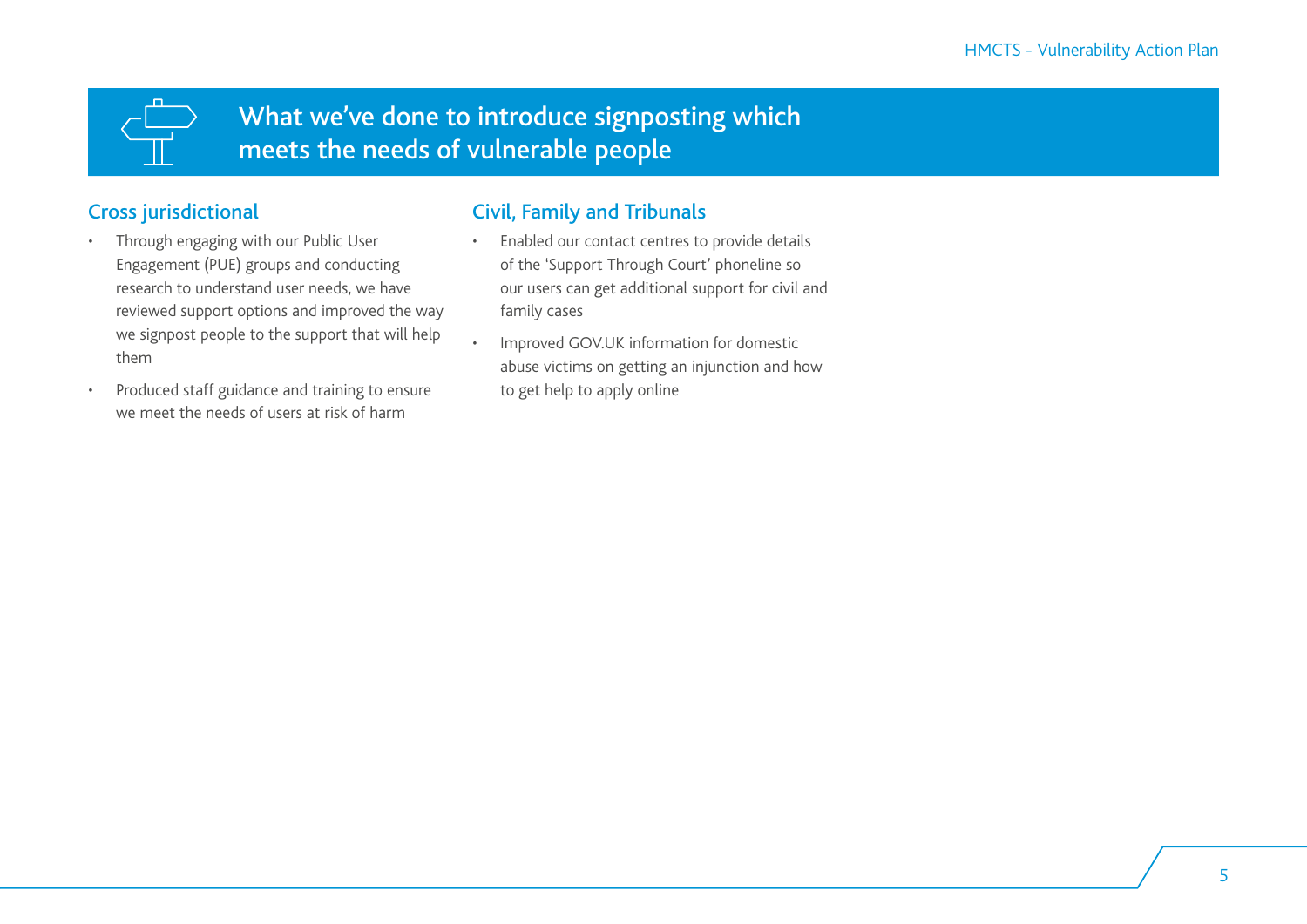# What we've done to collate evidence and identify COVID-19 impacts on court and tribunal users

#### Cross jurisdictional

- Started collecting protected characteristics (equality) data for our users. In Reform services this is requested as part of the application or response and for remote hearings it's in a feedback survey
- Started to analyse our own data to understand if there were any changes in those using our services because of COVID-19 and national restrictions
- Worked with external organisations including the third sector and academics to understand the impact of COVID-19 on vulnerable users and get early evidence of impacts on them. This included a survey with our Public User Engagement Group members asking about the support services they offer and impacts of COVID-19 on our users
- The Legal Support team in the Ministry of Justice has worked to better understand changing legal advice needs, along with the demand for advice and support from third sector services
- Continued engagement with external stakeholders to gather feedback on new guidance, products and processes and to understand challenges users experience
- Carried out research to understand the needs of people at risk of harm and our current service to identify ways to improve it
- Implemented review of remote hearings, which included observing hearings and interviewing participants. This informed improvements we made to the way we facilitate remote hearings such as enabling simultaneous interpretation in Cloud Video Platform hearings and improved layout options for British Sign Language (BSL) interpreters and intermediaries
- Conducted work to understand and evaluate remote hearing practices implemented during COVID-19 and make recommendations for use of remote hearings in the longer term. The findings of the evaluation will inform our use of audio and video technologies, helping us to address issues around user experience, staff administration and support for hearings, technology and Audio Visual (AV) quality standards

#### **Crime**

• Assessment of Temporary Operating Hours (COVID-19 Operating Hours) pilot to inform the design of the policy, including undertaking Public Sector Equality Duty considerations and public consultation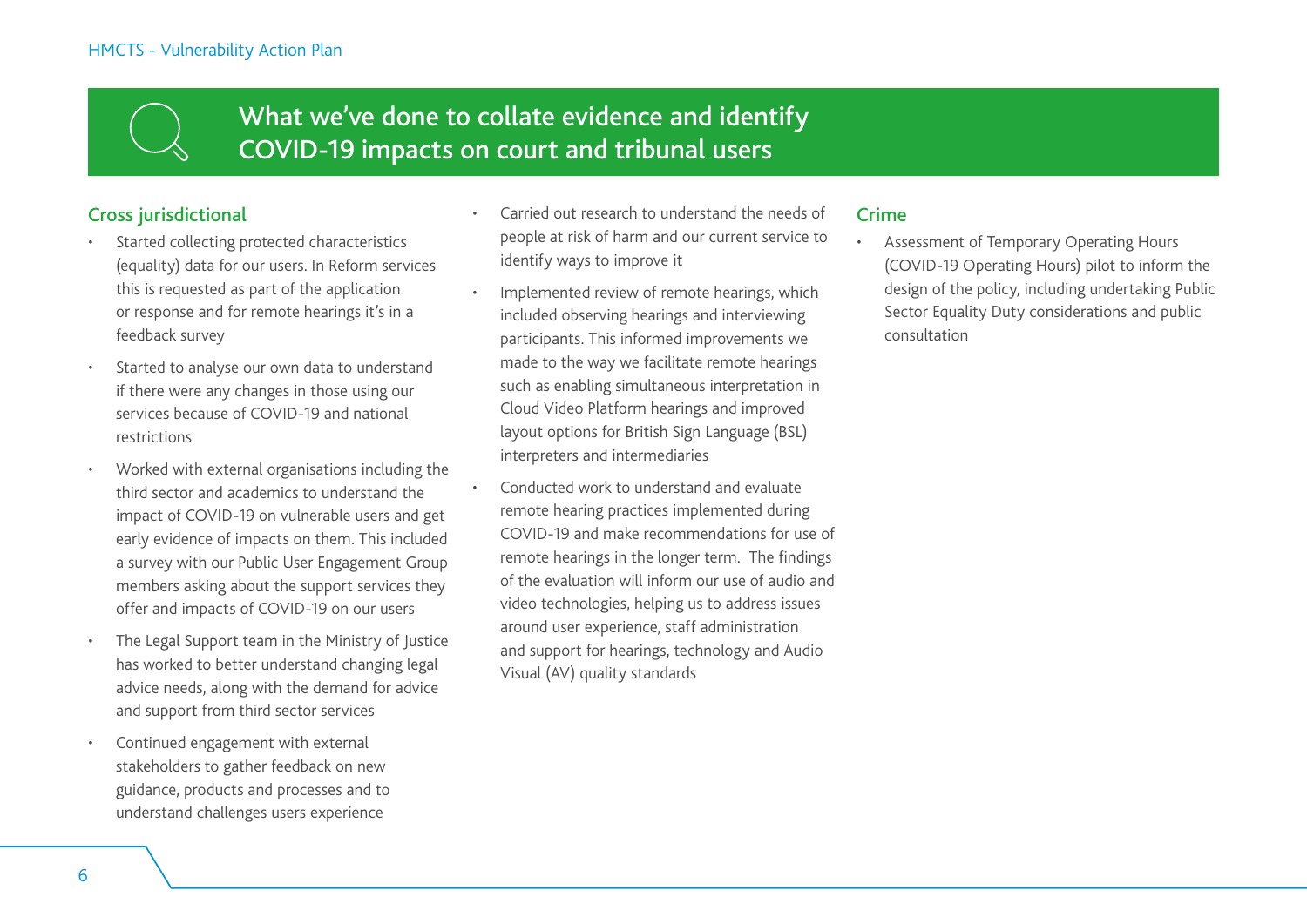#### HMCTS - Vulnerability Action Plan

# Looking to the future

We're now developing and extending this essential work into a longer-term Vulnerability Action Plan for HMCTS which we will publish on GOV.UK.

This will support our aim to make the courts and tribunals accessible for all, including our most vulnerable users so they can take part and engage with our services effectively.

We'll support vulnerable users as we deliver services during COVID-19 recovery and in our future reform work 1 .

We're also developing ways to define and measure access to justice. This will help us understand issues in the same way across HMCTS and the Ministry of Justice.

We will keep talking with external stakeholders and partners and through our Public User Engagement Groups to get feedback and understand issues.

If we find negative impacts on vulnerable people using our services, we'll take steps to fix them.

As we do this, we'll work in partnership with staff in the Ministry of Justice and other government departments when needed.